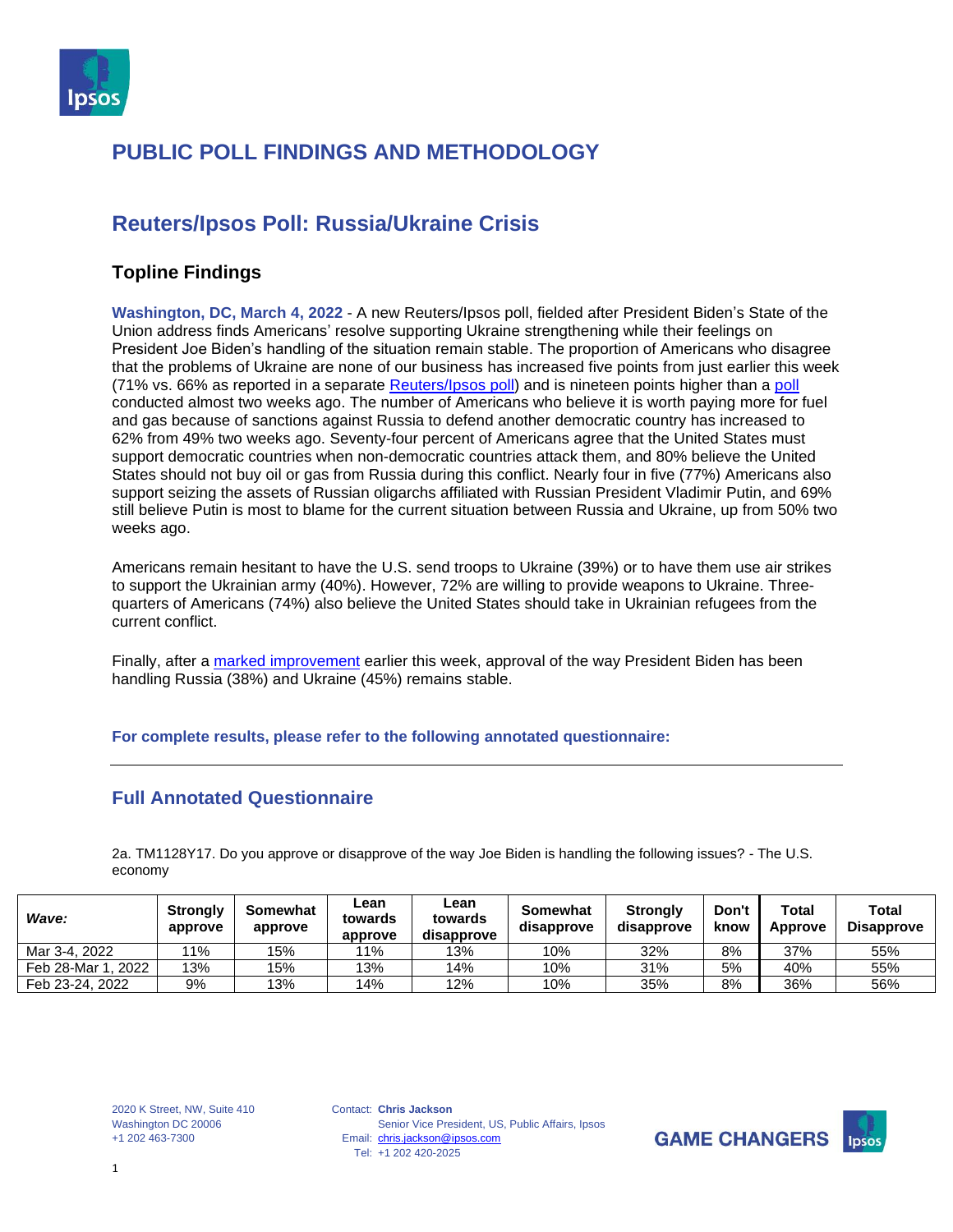

2b. TM1128Y17. Do you approve or disapprove of the way Joe Biden is handling the following issues? - U.S. foreign policy

| Wave:              | <b>Strongly</b><br>approve | Somewhat<br>approve | ∟ean<br>towards<br>approve | ∟ean<br>towards<br>disapprove | Somewhat<br>disapprove | <b>Strongly</b><br>disapprove | Don't<br>know | Total<br>Approve | Total<br><b>Disapprove</b> |
|--------------------|----------------------------|---------------------|----------------------------|-------------------------------|------------------------|-------------------------------|---------------|------------------|----------------------------|
| Mar 3-4, 2022      | 12%                        | 16%                 | 14%                        | 11%                           | 9%                     | 26%                           | 13%           | 42%              | 45%                        |
| Feb 28-Mar 1, 2022 | 12%                        | 13%                 | 14%                        | 13%                           | 11%                    | 28%                           | 9%            | 39%              | 51%                        |
| Feb 23-24, 2022    | 8%                         | 13%                 | 13%                        | 11%                           | 10%                    | 31%                           | 13%           | 35%              | 52%                        |

2d. TM1128Y17. Do you approve or disapprove of the way Joe Biden is handling the following issues? – Russia

| Wave:              | <b>Strongly</b><br>approve | Somewhat<br>approve | Lean<br>towards<br>approve | Lean<br>towards<br>disapprove | Somewhat<br>disapprove | <b>Strongly</b><br>disapprove | Don't<br>know | Total<br>Approve | <b>Total</b><br><b>Disapprove</b> |
|--------------------|----------------------------|---------------------|----------------------------|-------------------------------|------------------------|-------------------------------|---------------|------------------|-----------------------------------|
| Mar 3-4, 2022      | 15%                        | 12%                 | 11%                        | 9%                            | 10%                    | 31%                           | 12%           | 38%              | 50%                               |
| Feb 28-Mar 1, 2022 | 15%                        | '3%                 | 13%                        | 10%                           | 10%                    | 31%                           | 9%            | 40%              | 51%                               |
| Feb 23-24, 2022    | 9%                         | 10%                 | 14%                        | 11%                           | 11%                    | 32%                           | 15%           | 32%              | 53%                               |

2e. TM1128Y17. Do you approve or disapprove of the way Joe Biden is handling the following issues? – Fuel and gas prices

| Wave:                  | <b>Strongly</b><br>approve | Somewhat<br>approve | Lean<br>towards<br>approve | Lean<br>towards<br>disapprove | Somewhat<br>disapprove | <b>Strongly</b><br>disapprove | Don't<br>know | Total<br>Approve | <b>Total</b><br><b>Disapprove</b> |
|------------------------|----------------------------|---------------------|----------------------------|-------------------------------|------------------------|-------------------------------|---------------|------------------|-----------------------------------|
| Mar 3-4, 2022          | 8%                         | 2%                  | 12%                        | 11%                           | 9%                     | 40%                           | 8%            | 31%              | 61%                               |
| . 2022<br>Feb 28-Mar 1 | 8%                         | ' 1%                | 13%                        | 14%                           | '1%                    | 36%                           | 7%            | 31%              | 62%                               |
| Feb 23-24, 2022        | 6%                         | 10%                 | ' 1%                       | 9%                            | 12%                    | 41%                           | 11%           | 27%              | 62%                               |

2f. TM1128Y17. Do you approve or disapprove of the way Joe Biden is handling the following issues? – Ukraine

| Wave:              | <b>Strongly</b><br>approve | Somewhat<br>approve | Lean<br>towards<br>approve | Lean<br>towards<br>disapprove | Somewhat<br>disapprove | <b>Strongly</b><br>disapprove | Don't<br>know | Total<br>Approve | <b>Total</b><br><b>Disapprove</b> |
|--------------------|----------------------------|---------------------|----------------------------|-------------------------------|------------------------|-------------------------------|---------------|------------------|-----------------------------------|
| Mar 3-4, 2022      | 17%                        | 16%                 | 12%                        | 8%                            | 9%                     | 25%                           | 13%           | 45%              | 42%                               |
| Feb 28-Mar 1, 2022 | 16%                        | 13%                 | 14%                        | 12%                           | 10%                    | 26%                           | 10%           | 43%              | 47%                               |
| Feb 23-24, 2022    | 10%                        | 11%                 | 14%                        | 10%                           | 10%                    | 29%                           | 17%           | 34%              | 49%                               |

4a. TM268Y14. To what extent do you agree or disagree with the following statements?... The problems of Ukraine are none of our business, and we should not interfere

| Wave:              | <b>Strongly</b><br>agree | Tend to agree | Tend to<br>disagree | <b>Strongly</b><br>disagree | <b>Total Agree</b> | Total<br><b>Disagree</b> |
|--------------------|--------------------------|---------------|---------------------|-----------------------------|--------------------|--------------------------|
| Mar 3-4, 2022      | 9%                       | 20%           | 40%                 | 31%                         | 29%                | 71%                      |
| Feb 28-Mar 1, 2022 | 9%                       | 25%           | 39%                 | 27%                         | 34%                | 66%                      |
| Feb 23-24, 2022    | 13%                      | 35%           | 37%                 | 15%                         | 48%                | 52%                      |

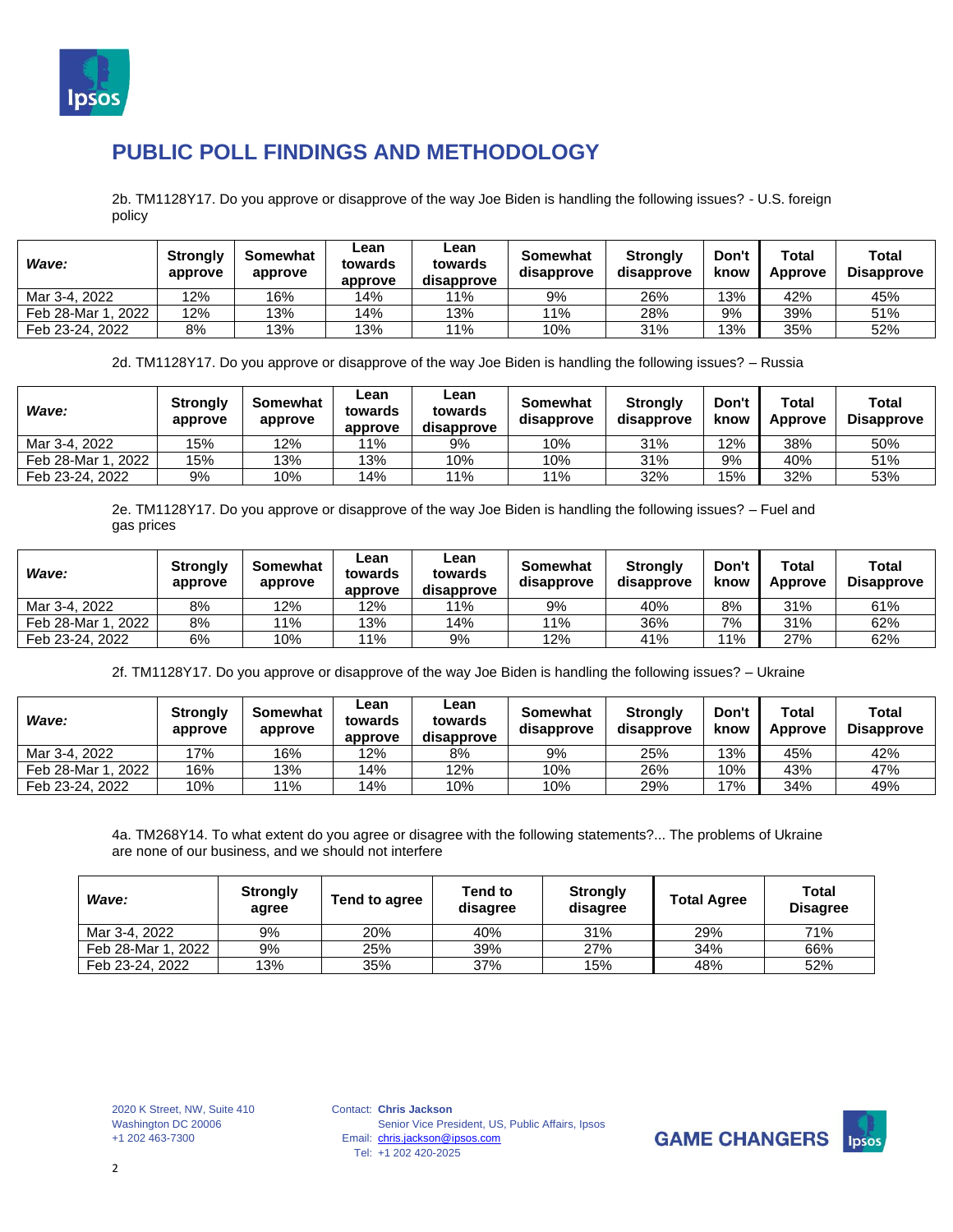

4b. TM268Y14. To what extent do you agree or disagree with the following statements?... Given the current economic climate, the United States cannot afford to be taking military action in Ukraine

| Wave:              | <b>Strongly</b><br>agree | Tend to agree | Tend to<br>disagree | <b>Strongly</b><br>disagree | <b>Total Agree</b> | Total<br><b>Disagree</b> |
|--------------------|--------------------------|---------------|---------------------|-----------------------------|--------------------|--------------------------|
| Mar 3-4, 2022      | 17%                      | 40%           | 31%                 | 11%                         | 57%                | 43%                      |
| Feb 28-Mar 1, 2022 | 17%                      | 40%           | 33%                 | 11%                         | 56%                | 44%                      |
| Feb 23-24, 2022    | 19%                      | 47%           | 27%                 | 7%                          | 66%                | 34%                      |

4d. TM268Y14. To what extent do you agree or disagree with the following statements?... Taking military action in Ukraine will encourage attacks on the United States and the West

| Wave:              | <b>Strongly</b><br>agree | Tend to agree | Tend to<br>disagree | <b>Strongly</b><br>disagree | <b>Total Agree</b> | Total<br><b>Disagree</b> |
|--------------------|--------------------------|---------------|---------------------|-----------------------------|--------------------|--------------------------|
| Mar 3-4, 2022      | 18%                      | 52%           | 22%                 | 7%                          | 71%                | 29%                      |
| Feb 28-Mar 1, 2022 | 19%                      | 49%           | 26%                 | 7%                          | 67%                | 33%                      |
| Feb 23-24, 2022    | 16%                      | 48%           | 28%                 | 7%                          | 65%                | 35%                      |

4e. TM268Y14. To what extent do you agree or disagree with the following statements?... Paying more for fuel and gas because of sanctions against Russia is worthwhile to defend another democratic country

| Wave:              | <b>Strongly</b><br>agree | Tend to agree | Tend to<br>disagree | <b>Strongly</b><br>disagree | <b>Total Agree</b> | Total<br><b>Disagree</b> |
|--------------------|--------------------------|---------------|---------------------|-----------------------------|--------------------|--------------------------|
| Mar 3-4, 2022      | 22%                      | 40%           | 25%                 | 14%                         | 62%                | 38%                      |
| Feb 28-Mar 1, 2022 | 17%                      | 41%           | 28%                 | 14%                         | 58%                | 42%                      |
| Feb 23-24, 2022    | 10%                      | 39%           | 31%                 | 21%                         | 49%                | 51%                      |

4f. TM268Y14. To what extent do you agree or disagree with the following statements?... The United States must support democratic countries when they are attacked by non-democratic countries

| Wave:         | <b>Strongly</b><br>agree | Tend to agree | Tend to<br>disagree | <b>Strongly</b><br>disagree | <b>Total Agree</b> | Total<br><b>Disagree</b> |
|---------------|--------------------------|---------------|---------------------|-----------------------------|--------------------|--------------------------|
| Mar 3-4, 2022 | 28%                      | 47%           | 19%                 | 6%                          | 74%                | 26%                      |

4g. TM268Y14. To what extent do you agree or disagree with the following statements?... American political leaders should put providing a united front to support Ukraine ahead of attacking domestic political rivals

| Wave:         | <b>Strongly</b><br>agree | Tend to agree | Tend to<br>disagree | <b>Strongly</b><br>disagree | <b>Total Agree</b> | <b>Total</b><br><b>Disagree</b> |
|---------------|--------------------------|---------------|---------------------|-----------------------------|--------------------|---------------------------------|
| Mar 3-4, 2022 | 33%                      | 46%           | 16%                 | 5%                          | 79%                | 21%                             |

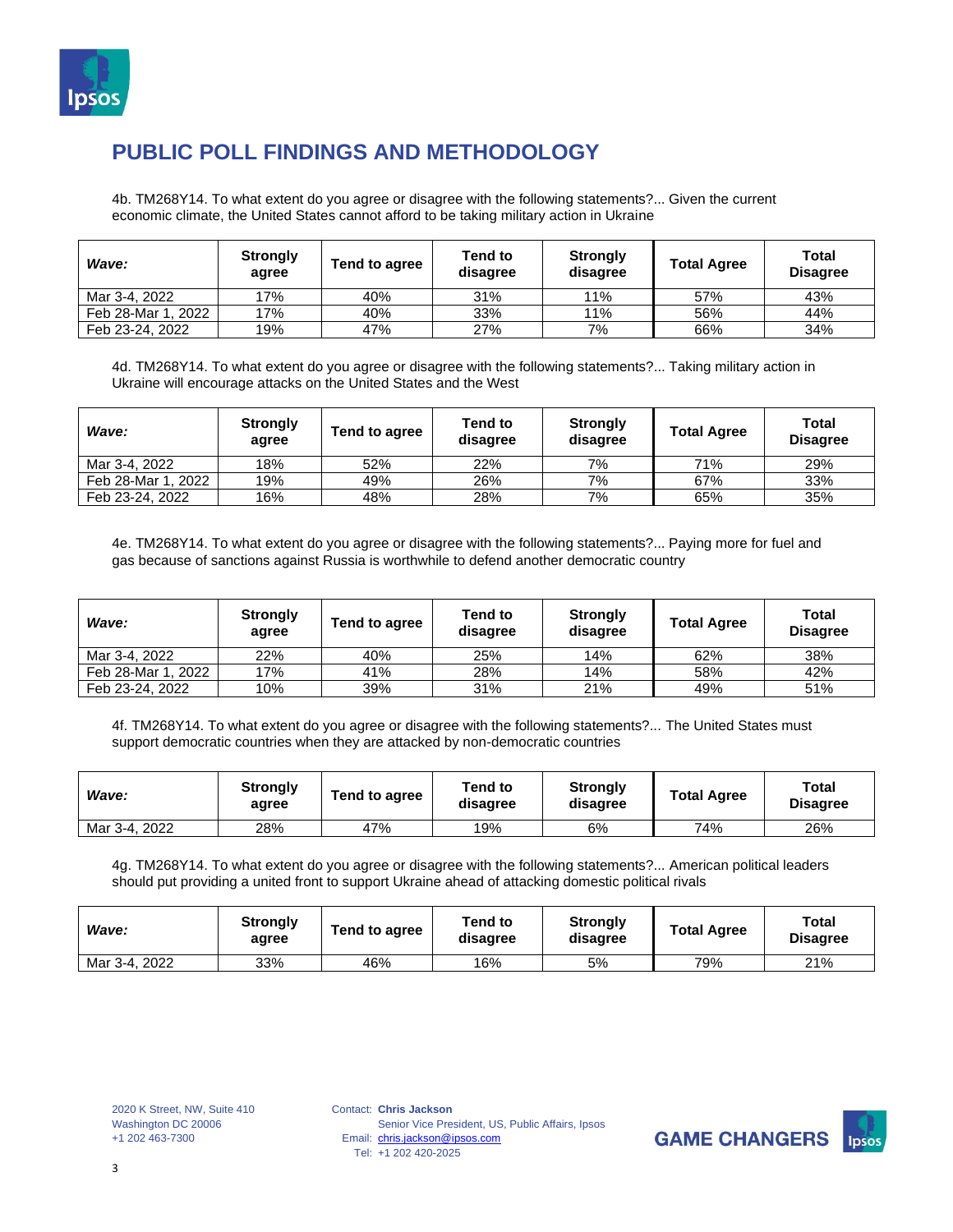

4h. TM268Y14. To what extent do you agree or disagree with the following statements?... The United States should not buy oil or gas from Russia during this conflict, even if it causes American gas prices to increase

| Wave:         | <b>Strongly</b><br>agree | Tend to agree | Tend to<br>disagree | <b>Strongly</b><br>disagree | <b>Total Agree</b> | <b>Total</b><br><b>Disagree</b> |
|---------------|--------------------------|---------------|---------------------|-----------------------------|--------------------|---------------------------------|
| Mar 3-4, 2022 | 41%                      | 39%           | 14%                 | 6%                          | 80%                | 20%                             |

4i. TM268Y14. To what extent do you agree or disagree with the following statements?... The United States should take in Ukrainian refugees from the current conflict

| Wave:         | <b>Strongly</b><br>agree | Tend to agree | Tend to<br>disagree | <b>Strongly</b><br>disagree | <b>Total Agree</b> | <b>Total</b><br><b>Disagree</b> |
|---------------|--------------------------|---------------|---------------------|-----------------------------|--------------------|---------------------------------|
| Mar 3-4, 2022 | 29%                      | 46%           | 18%                 | 8%                          | 74%                | 26%                             |

5a. TM396Y14. In your opinion, should the U.S. do any of the following in response to the current situation in Ukraine?... The United States should continue its diplomatic efforts with Russia

| Wave:              | Yes | No  |
|--------------------|-----|-----|
| Mar 3-4, 2022      | 63% | 37% |
| Feb 28-Mar 1, 2022 | 63% | 37% |
| Feb 23-24, 2022    | 72% | 28% |

5b. TM396Y14. In your opinion, should the U.S. do any of the following in response to the current situation in Ukraine?... The United States should put additional economic sanctions in place against Russia

| Wave:              | Yes | No  |
|--------------------|-----|-----|
| Mar 3-4, 2022      | 81% | 19% |
| Feb 28-Mar 1, 2022 | 77% | 23% |
| Feb 23-24, 2022    | 69% | 31% |

5c. TM396Y14. In your opinion, should the U.S. do any of the following in response to the current situation in Ukraine?... The United States should use air strikes to support the Ukrainian army

| Wave:              | Yes | No  |
|--------------------|-----|-----|
| Mar 3-4, 2022      | 40% | 60% |
| Feb 28-Mar 1, 2022 | 37% | 63% |
| Feb 23-24, 2022    | 34% | 66% |

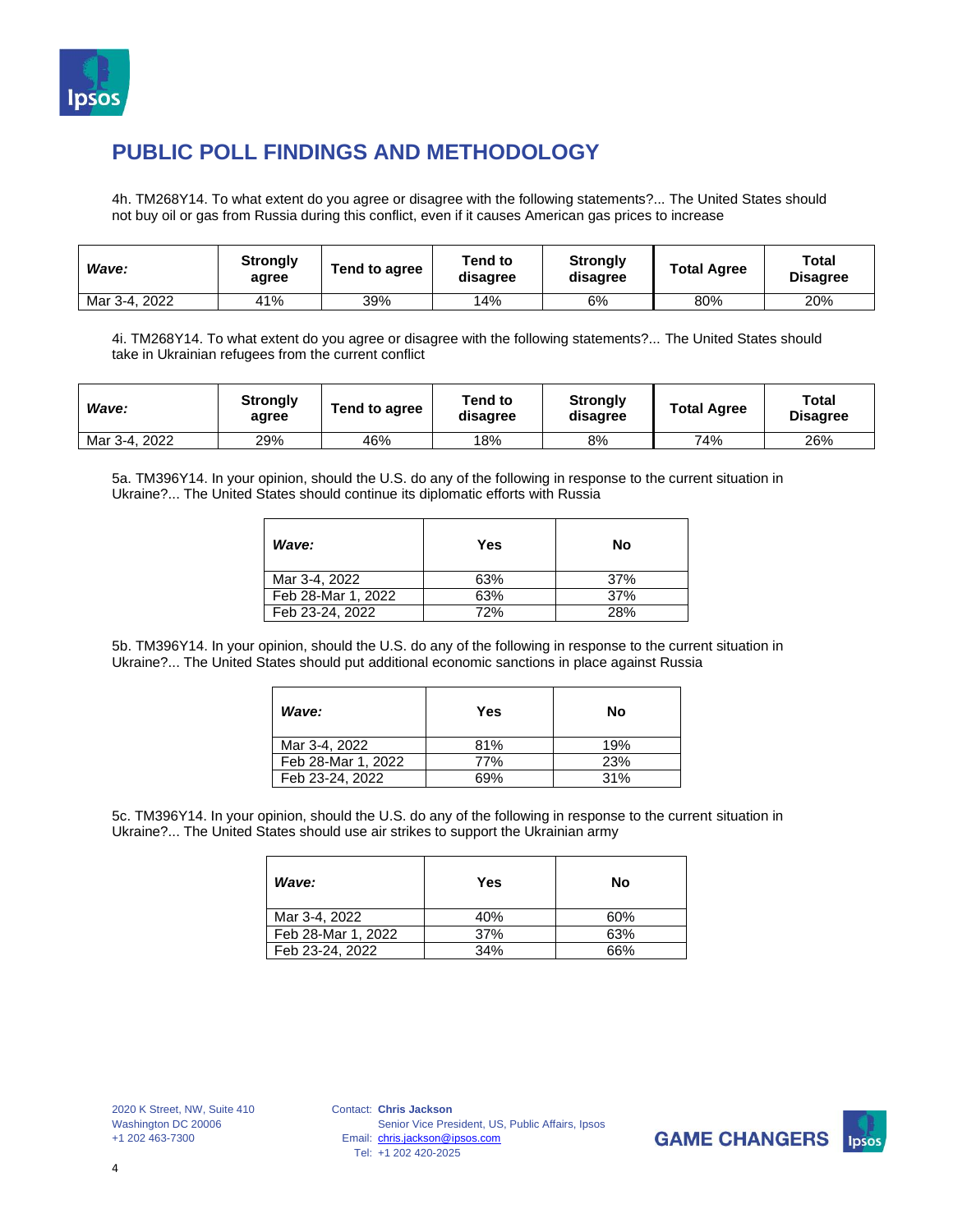

5d. TM396Y14. In your opinion, should the U.S. do any of the following in response to the current situation in Ukraine?... The United States should send troops to Ukraine to help defend Ukraine from a Russian invasion

| Wave:              | Yes | No  |
|--------------------|-----|-----|
| Mar 3-4, 2022      | 39% | 61% |
| Feb 28-Mar 1, 2022 | 37% | 63% |
| Feb 23-24, 2022    | 38% | 62% |

5e. TM396Y14. In your opinion, should the U.S. do any of the following in response to the current situation in Ukraine?... The United States should provide weapons to the Ukraine

| Wave:              | Yes | No  |
|--------------------|-----|-----|
| Mar 3-4, 2022      | 72% | 28% |
| Feb 28-Mar 1, 2022 | 71% | 29% |

5f. TM396Y14. In your opinion, should the U.S. do any of the following in response to the current situation in Ukraine?... The United States and NATO should impose a 'no fly zone' above Ukraine

| Wave:         | Yes | No  |
|---------------|-----|-----|
| Mar 3-4, 2022 | 74% | 26% |

5g. TM396Y14. In your opinion, should the U.S. do any of the following in response to the current situation in Ukraine?... The United States should seize the assets of Russian oligarchs affiliated with Putin

| Wave:         | Yes | No  |
|---------------|-----|-----|
| Mar 3-4, 2022 | 77% | 23% |

6. TM3014Y22. Considering everything you know about the issue, who is primarily to blame for the current situation between Russia and Ukraine?

| Wave:              | <b>Russian</b><br><b>President</b><br><b>Vladimir</b><br><b>Putin</b> | <b>Ukrainian</b><br><b>President</b><br>Volodymyr<br>Zelenskyy | <b>President Joe</b><br>Biden | <b>NATO (The</b><br><b>North Atlantic</b><br>Treaty<br>Organization)<br>allies | Someone<br>else | Not sure |
|--------------------|-----------------------------------------------------------------------|----------------------------------------------------------------|-------------------------------|--------------------------------------------------------------------------------|-----------------|----------|
| Mar 3-4, 2022      | 69%                                                                   | 3%                                                             | 10%                           | 3%                                                                             | $1\%$           | 13%      |
| Feb 28-Mar 1, 2022 | 68%                                                                   | 2%                                                             | 10%                           | 4%                                                                             | $1\%$           | 15%      |
| Feb 23-24, 2022    | 50%                                                                   | 2%                                                             | 16%                           | 5%                                                                             | 2%              | 24%      |

2020 K Street, NW, Suite 410 Washington DC 20006 +1 202 463-7300

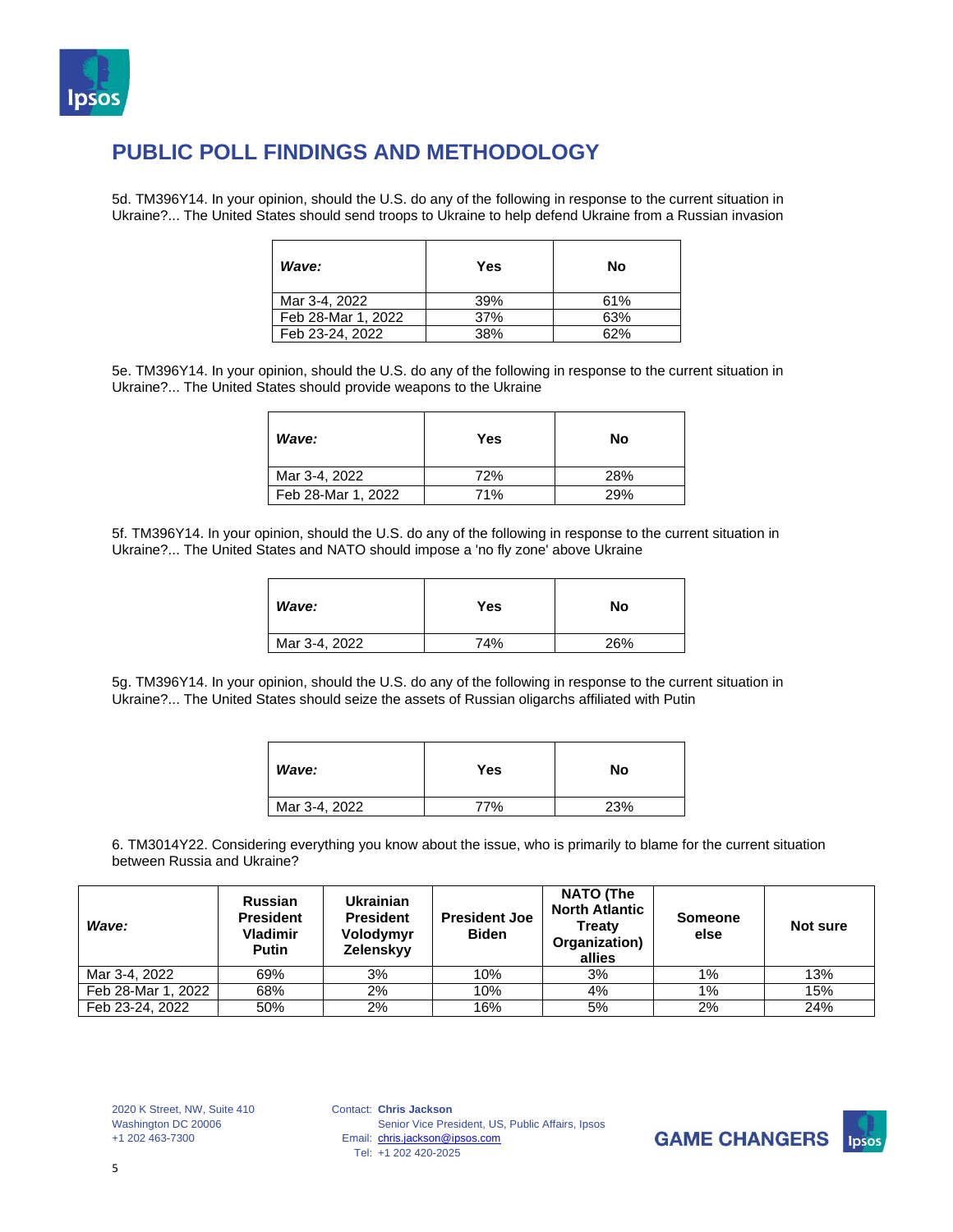

#### **About the Study**

These are some of the findings of an Ipsos poll conducted between March 3-4, 2022, on behalf of Thomson Reuters. For this survey, a sample of 831 adults age 18+ from the continental U.S., Alaska, and Hawaii was interviewed online in English. The sample includes 370 Democrats, 306 Republicans, and 89 Independents.

The sample was randomly drawn from *Ipsos'* [online](https://www.ipsos.com/en-us/public-opinion-polling-downloads) panel, partner online panel sources, and ["river"](https://www.ipsos.com/en-us/public-opinion-polling-downloads) [sampling](https://www.ipsos.com/en-us/public-opinion-polling-downloads) and does not rely on a population frame in the traditional sense. Ipsos uses fixed sample targets, unique to each study, in drawing a sample. After a sample has been obtained from the Ipsos panel, Ipsos calibrates respondent characteristics to be representative of the U.S. Population using standard procedures such as raking-ratio adjustments. The source of these population targets is U.S. Census 2019 American Community Survey data. The sample drawn for this study reflects fixed sample targets on demographics. Posthoc weights were made to the population characteristics on gender, age, race/ethnicity, region, and education.

Statistical margins of error are not applicable to online non-probability polls. All sample surveys and polls may be subject to other sources of error, including but not limited to coverage error and measurement error. Where figures do not sum to 100, this is due to the effects of rounding. The precision of Ipsos online polls is measured using a credibility interval. In this case, the poll has a credibility interval of plus or minus 4.2 percentage points for all respondents. Ipsos calculates a design effect (DEFF) for each study based on the variation of the weights, following the formula of Kish (1965). This study had a credibility interval adjusted for design effect of the following (n=831, DEFF=1.5, adjusted Confidence Interval=+/-5.7 percentage points).

The poll also has a credibility interval of plus or minus 6.2 percentage points for Democrats, plus or minus 6.9 percentage points for Republicans, and plus or minus 12.7 percentage points for independents. The results of this poll are trended against two previous Reuters/Ipsos surveys:

1.Conducted February 23-24, 2022, among a sample of 1,004 adults age 18+ with a credibility interval of plus or minus 3.8 percentage points for all respondents.

2. Conducted February 28-March 1, 2022, among a sample of 1,005 adults age 18+ with a credibility interval of plus or minus 3.8 percentage points for all respondents.

#### **For more information on this news release, please contact:**

Chris Jackson Senior Vice President, US Public Affairs +1 202 420-2025 chris.jackson@ipsos.com

Annaleise Lohr Director, US Public Affairs Annaleise.lohr@ipsos.com

2020 K Street, NW, Suite 410 Washington DC 20006 +1 202 463-7300